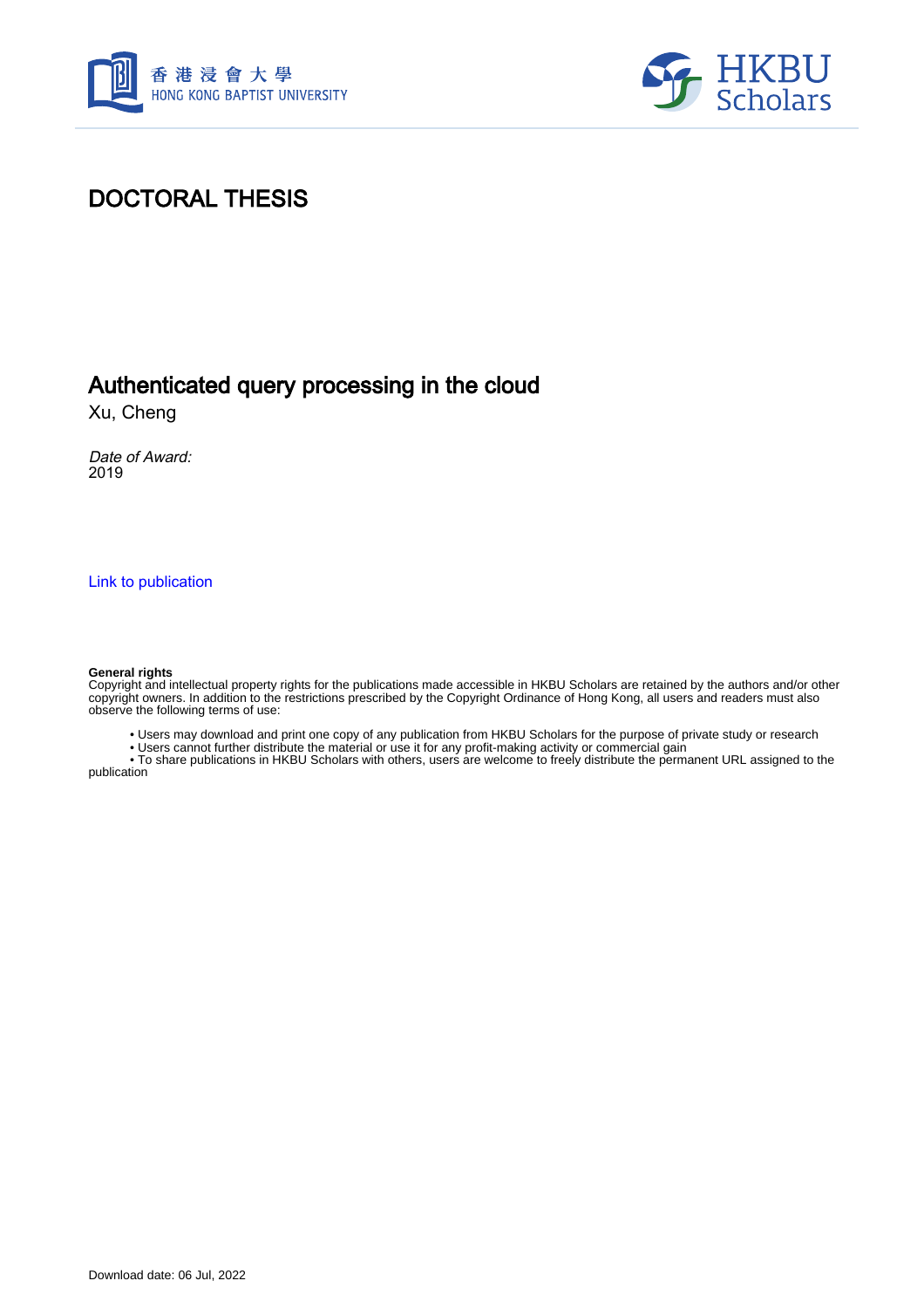# **Abstract**

<span id="page-1-0"></span>With recent advances in data-as-a-service (DaaS) and cloud computing, outsourcing data to the cloud has become a common practice. In a typical scenario, the data owner (DO) outsources the data and delegates the query processing service to a service provider (SP). However, as the SP is often an untrusted third party, the integrity of the query results cannot be guaranteed and is thus imperative to be authenticated. To tackle this issue, a typical approach is letting the SP provide a cryptographic proof, which can be used to verify the soundness and completeness of the query results by the clients. Despite extensive research on authenticated query processing for outsourced databases, existing techniques have only considered limited query types. They fail to address a variety of needs demanded by enterprise customers such as supporting aggregate queries over set-valued data, enforcing fine-grained access control, and using distributed computing paradigms. In this dissertation, we take the first step to comprehensively investigate the authenticated query processing in the cloud that fulfills the aforementioned requirements. Security analysis and performance evaluation show that the proposed solutions and techniques are robust and efficient under a wide range of system settings.

**Keywords:** Query Authentication, Query Processing, Aggregate Queries, Access Control, Distributed Systems, Data Integrity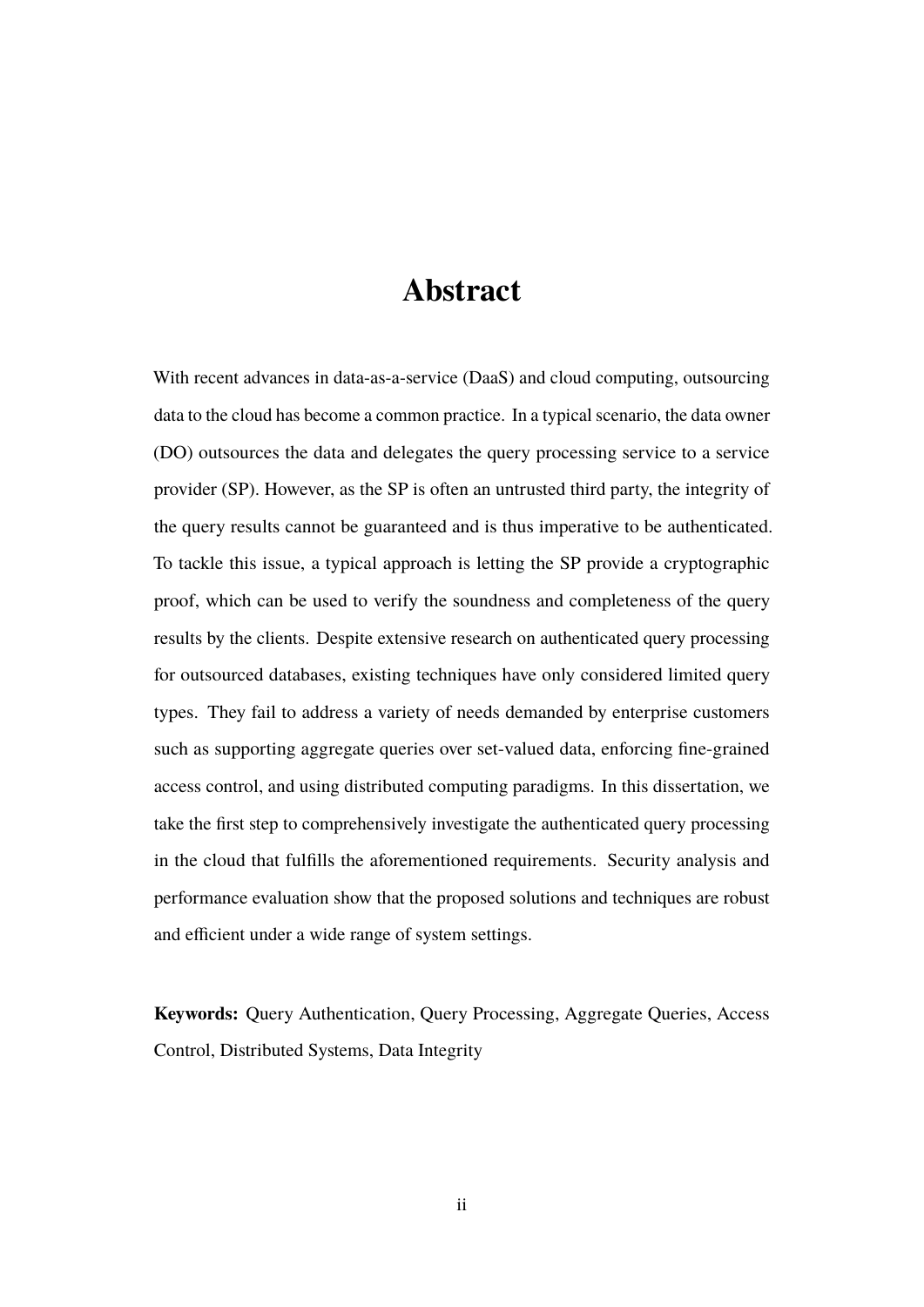# <span id="page-2-0"></span>**Table of Contents**

| <b>Declaration</b>                                                        | i              |  |  |  |
|---------------------------------------------------------------------------|----------------|--|--|--|
| <b>Abstract</b>                                                           | ii.            |  |  |  |
| <b>Acknowledgements</b>                                                   |                |  |  |  |
| <b>Table of Contents</b>                                                  | iv             |  |  |  |
| <b>List of Figures</b>                                                    | viii           |  |  |  |
| <b>List of Tables</b>                                                     | $\mathbf{X}$   |  |  |  |
| <b>List of Algorithms</b>                                                 | хi             |  |  |  |
| <b>Introduction</b><br><b>Chapter 1</b>                                   | $\mathbf{1}$   |  |  |  |
| 1.1                                                                       | $\mathbf{1}$   |  |  |  |
| 1.2<br>Authenticating Aggregate Queries over Set-Valued Data              | $\overline{2}$ |  |  |  |
| 1.3<br>Authenticating Relational Queries with Fine-Grained Access Control | $\overline{5}$ |  |  |  |
| Authenticating kNN Queries in Distributed Settings<br>1.4                 | $\overline{7}$ |  |  |  |
| 1.5                                                                       | 8              |  |  |  |
| 9<br><b>Chapter 2</b> Literature Review                                   |                |  |  |  |
| 2.1                                                                       | 9              |  |  |  |
| 2.2<br>Aggregate Queries over Set-Valued Data                             | 12             |  |  |  |
| 2.3                                                                       | 12             |  |  |  |
| 2.4                                                                       | 13             |  |  |  |
| <b>Chapter 3</b> Authenticating Aggregate Queries over Set-Valued Data    | 15             |  |  |  |
| 3.1                                                                       | 15             |  |  |  |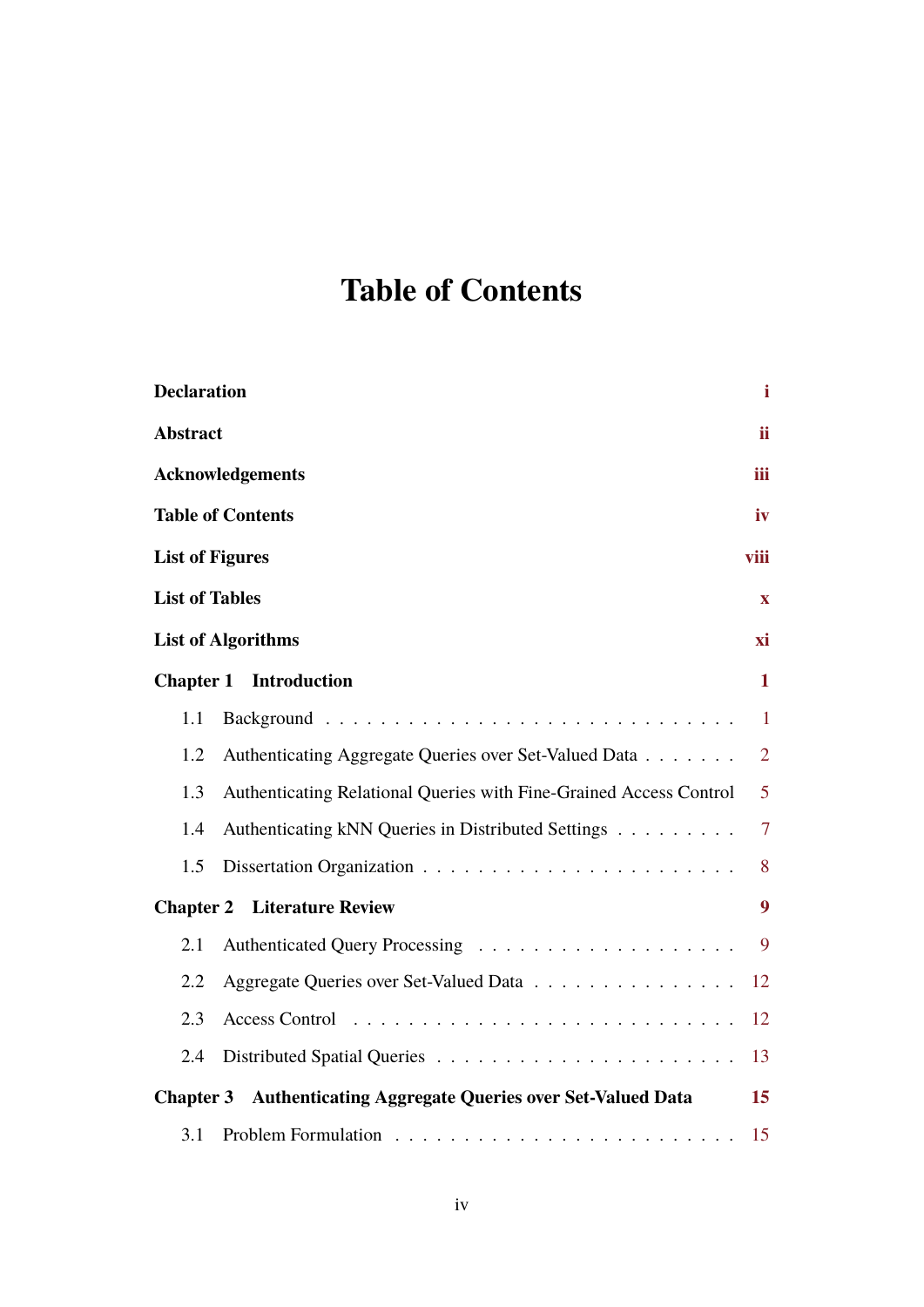| 3.2   | 18                                                                          |                                                             |    |  |  |
|-------|-----------------------------------------------------------------------------|-------------------------------------------------------------|----|--|--|
| 3.3   | PA <sup>2</sup> : Privacy-Preserving Authentication Framework for Aggregate |                                                             |    |  |  |
|       |                                                                             |                                                             |    |  |  |
|       | 3.3.1                                                                       | Privacy-Preserving Authentication Protocols on Multiset     |    |  |  |
|       |                                                                             |                                                             | 21 |  |  |
|       | 3.3.2                                                                       | Privacy-Preserving Authentication Algorithms on Aggregate   |    |  |  |
|       |                                                                             |                                                             | 25 |  |  |
|       | 3.3.3                                                                       | Privacy-Preserving Authentication on Candidate Object Se-   |    |  |  |
|       |                                                                             |                                                             | 29 |  |  |
|       | 3.3.4                                                                       |                                                             | 32 |  |  |
| 3.4   | 35                                                                          |                                                             |    |  |  |
|       | 3.4.1                                                                       |                                                             | 35 |  |  |
|       | 3.4.2                                                                       | Privacy Guarantee on Sensitive Features                     | 36 |  |  |
|       | 3.4.3                                                                       | Discussion on Privacy Guarantee                             | 37 |  |  |
| 3.5   |                                                                             |                                                             | 38 |  |  |
| 3.5.1 |                                                                             |                                                             | 38 |  |  |
|       | 3.5.2                                                                       | Accumulating $sum(\cdot)$ by Linear Ordering                | 41 |  |  |
|       | 3.5.3                                                                       |                                                             | 42 |  |  |
| 3.6   | 42                                                                          |                                                             |    |  |  |
|       | 3.6.1                                                                       | Performance of Privacy-Preserving Multiset Authentication   |    |  |  |
|       |                                                                             |                                                             | 44 |  |  |
|       | 3.6.2                                                                       | Query Authentication Performance                            | 45 |  |  |
|       | 3.6.3                                                                       |                                                             | 47 |  |  |
|       | 3.6.4                                                                       | Scalability Test on Dimensionality and Object Cardinality . | 48 |  |  |
| 3.7   |                                                                             |                                                             |    |  |  |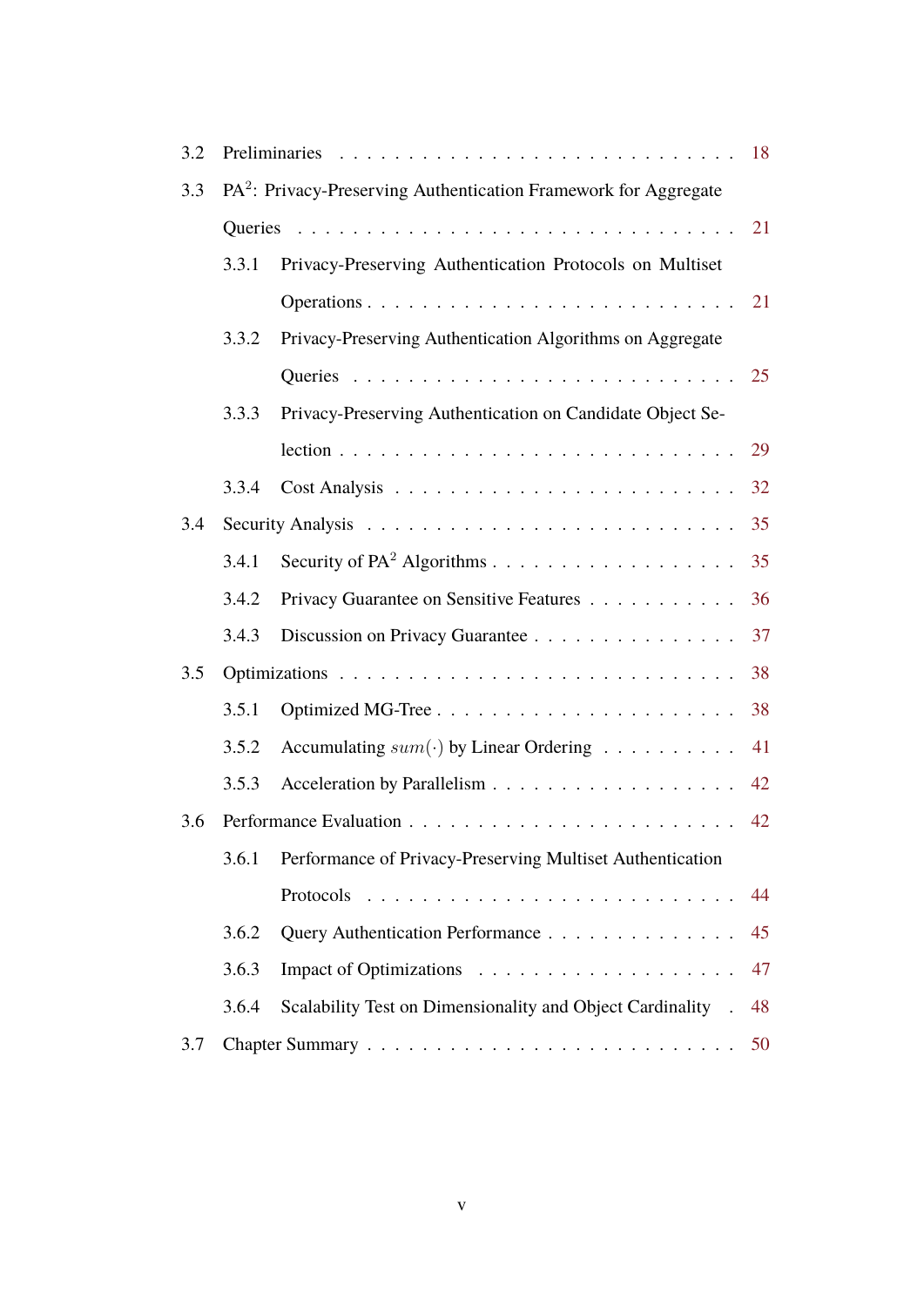|     |                                                     | <b>Control</b>                            | 51 |  |
|-----|-----------------------------------------------------|-------------------------------------------|----|--|
| 4.1 |                                                     |                                           | 51 |  |
| 4.2 |                                                     |                                           |    |  |
| 4.3 |                                                     |                                           |    |  |
|     | 4.3.1                                               | ADS Generation and Query Processing       | 57 |  |
|     | 4.3.2                                               | ABS with Predicate Relaxation             | 60 |  |
| 4.4 |                                                     |                                           | 67 |  |
|     | 4.4.1                                               | Range Query Authentication                | 67 |  |
|     | 4.4.2                                               |                                           | 71 |  |
| 4.5 |                                                     |                                           | 73 |  |
|     | 4.5.1                                               |                                           | 73 |  |
|     | 4.5.2                                               | Security Analysis on Query Authentication | 75 |  |
| 4.6 |                                                     |                                           | 77 |  |
|     | 4.6.1                                               | Hierarchical Role Assignment              | 77 |  |
|     | 4.6.2                                               |                                           | 77 |  |
| 4.7 | Relaxing Zero-Knowledge Confidentiality Requirement |                                           |    |  |
|     | 4.7.1                                               |                                           | 78 |  |
|     | 4.7.2                                               | Supporting Continuous Query Attributes    | 80 |  |
|     |                                                     |                                           |    |  |
| 4.9 |                                                     |                                           |    |  |
|     | 4.9.1                                               |                                           | 82 |  |
|     | 4.9.2                                               |                                           | 83 |  |
|     |                                                     |                                           |    |  |
|     |                                                     | 4.10.1 Equality Query Performance         | 86 |  |
|     |                                                     | 4.10.2 Range and Join Query Performance   | 86 |  |
|     |                                                     |                                           | 88 |  |

#### **Chapter 4 Authenticating Relational Queries with Fine-Grained Access**